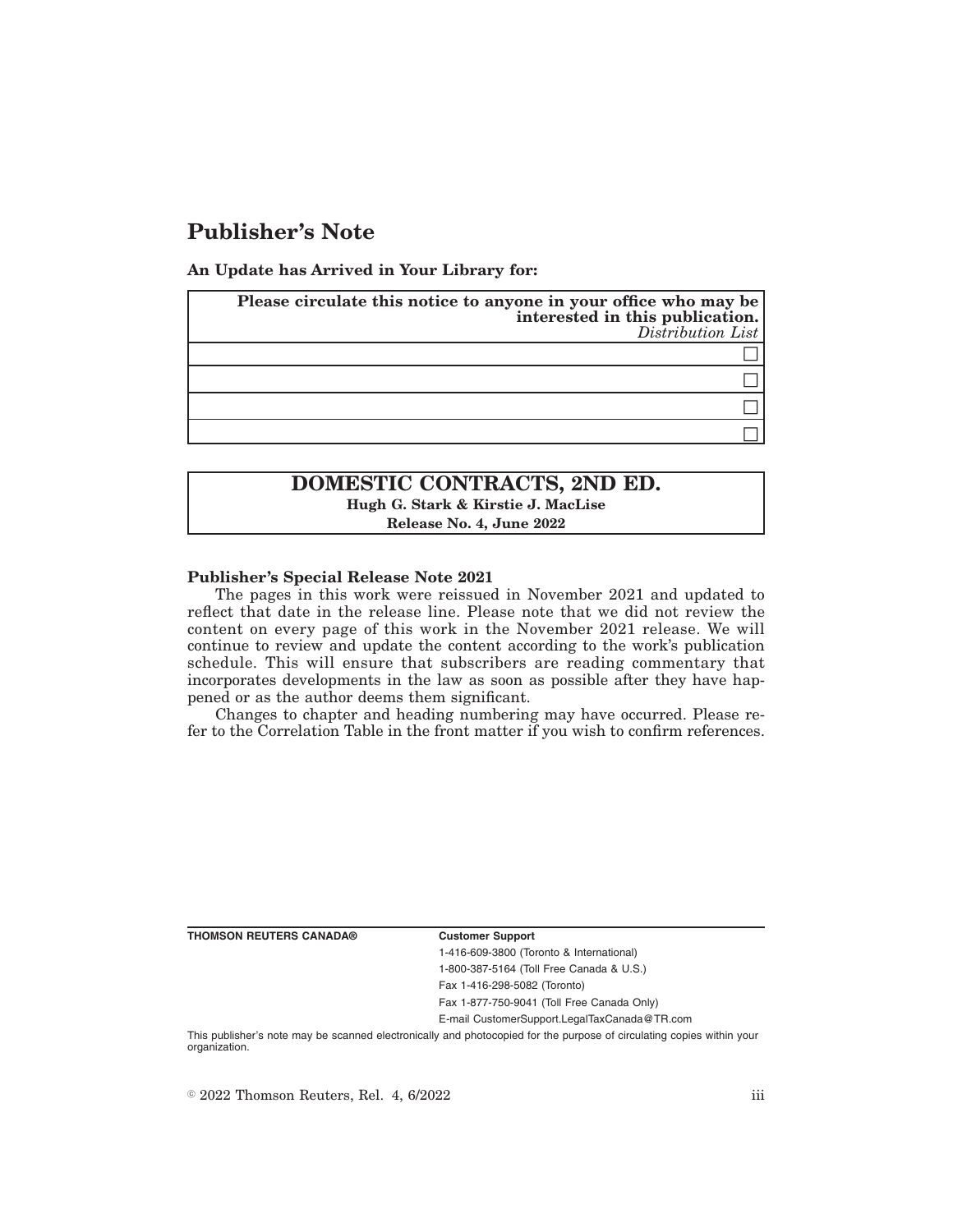This text contains the expert analysis and commentary, practical guidance, and sophisticated materials you need to draft effective domestic agreements. Domestic Contracts includes checklists, many sample agreements (including marriage agreements, cohabitation agreements and separation agreements), numerous additional clauses, case annotations, as well as authoritative commentary and relevant case law.

#### **What's New in this Update**

This release features updates to Appendix WPL (Words and Phrases Legislatively Defined) and Appendix WPJ (Words & Phrases Judicially Defined).

### **Highlights**

- E **Surrogacy Agreement—Manitoba**—In Part II (Determining Parentage), "surrogacy agreement" means a written agreement between a surrogate and the intended parent or parents of a child to be carried by the surrogate, in which (a) the surrogate agrees to not be a parent of the child; and (b) the intended parent or parents agree to be the child's parent or parents: *The Family Maintenance Act*, R.S.M. 1987, c. F20 [C.C.S.M., c. F20], s. 15.
- E **Natural Child—Federal**—The term "natural child" has an ordinary meaning. Now more commonly referred to as a "biological child", it references descendancy or the biological relationship between the offspring and parent, and its usage is not limited to only people under a certain age. The term natural child contrasts with the term adopted child, a distinction reflected in the jurisprudence... *Peters First Nation v. Engstrom* (2021), 2021 CarswellNat 6015, 2021 FCA 243 (F.C.A.) at para. 18 Rennie, J.A.

#### **ProView Developments**

Your ProView edition of this product now has a new, modified layout:

- The opening page is now the title page of the book as you would see in the print work
- As with the print product, the front matter is in a different order than previously displayed
- The Table of Cases and Index are now in PDF with no searching and linking
- The Table of Contents now has internal links to every chapter and section of the book within ProView
- Images are generally greyscale and size is now adjustable
- E Footnote text only appears in ProView-generated PDFs of entire sections and pages